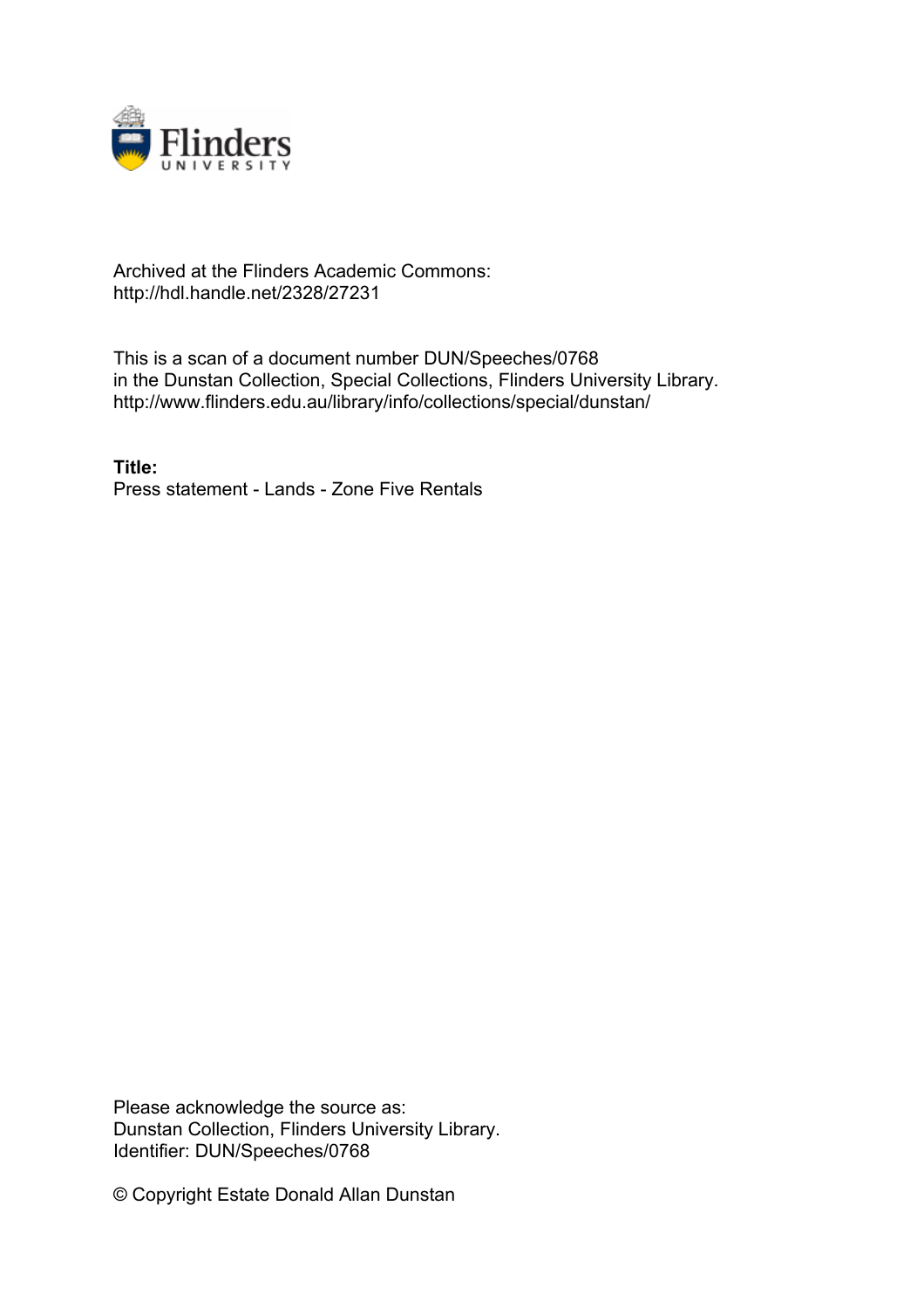PRESS STATEMENT: 6th May, 1971. FROM: THE PREMIER (MR. DUNSTAN)

The Premier (Mr. Dunstan) announced today that the South Australian Lands Minister, Mr. Kneebone, will visit Melbourne next week for talks on Zone Five rentals with the Federal Minister for Primary Industry, Mr. Sinclair.

 $\mathcal{D}_{\mathbb{C}}$ 

768

The Premier (Mr. Dunstan) strongly denied allegations by the Leader of the Opposition (Mr. Hall) that the Government had refused to act on the Supreme Court judgement in the Zone Five rental case.

"Although the Leader claimed that his Government was responsible for expediting the Supreme Court hearing, it was an action of the previous Labor Government which enabled the matter to be brought to hearing at all.

"It is obvious that the Leader has either ignored or is completely unaware of the conditions and arrangements under which War Service Land Settlement was carried out", Mr. Dunstan said.

"Had he taken the time to check on this surely he would not have made these misleading statements."

The Premier said it was clear that the State must act with the approval of the Commonwealth in administering the scheme and was obliged to have the agreement of the Commonwealth in respect of rental fixation.

Mr. Justice Bright in his judgement indicated that the rent should be that which would have been fixed had it been fixed at the appropriate time and this principle has never been the subject of serious dispute as far as the State of South Australia was concerned.

The question was one of deciding what this particular fixation would have been and this had been under discussion with the Commonwealth for a very long time.

Dunstan Collection, Special Collections, Flinders University Library.

**• /2**